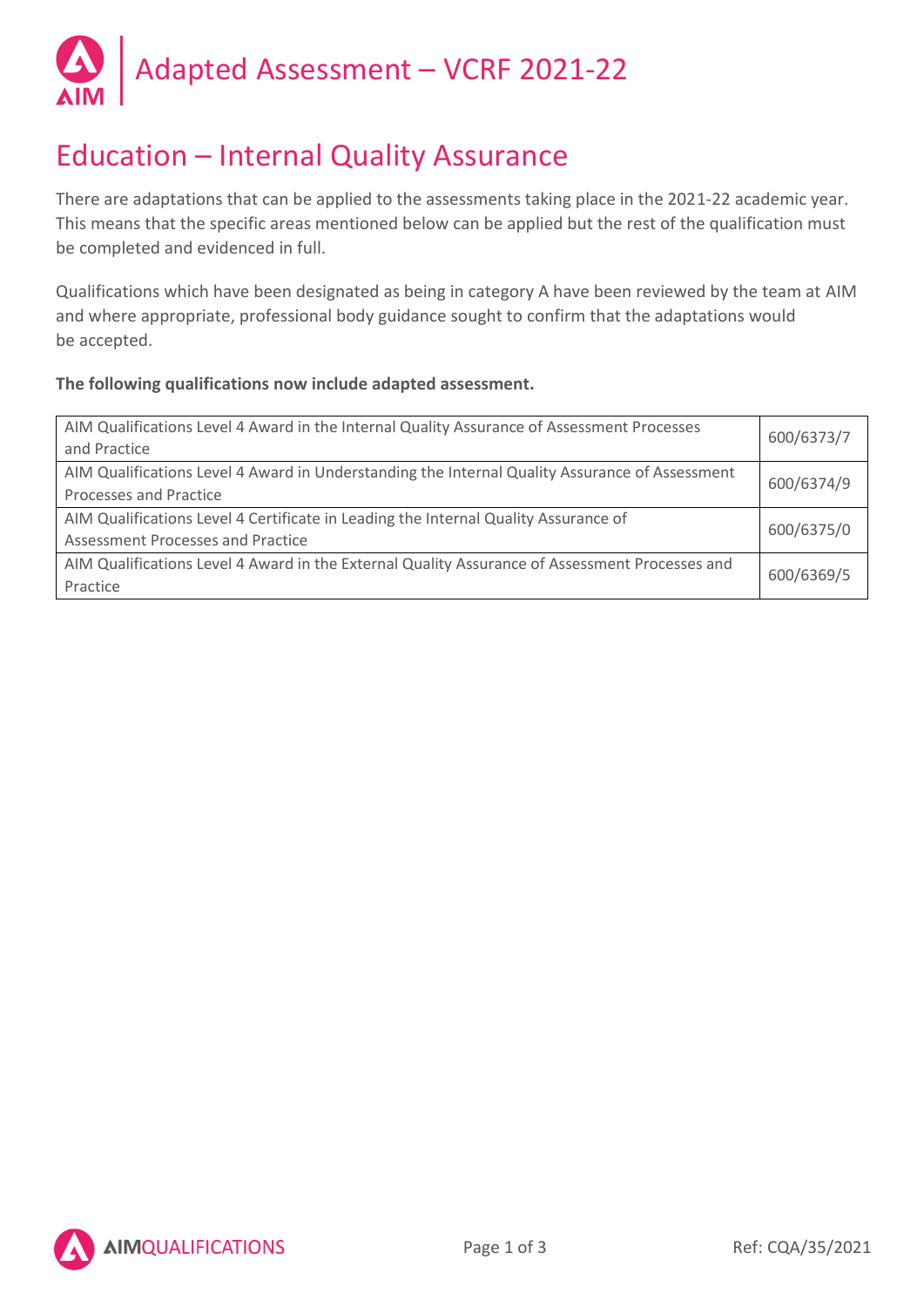

## **Level 4 in Understanding and Leading Internal Quality Assurance**

| AIM Qualifications Level 4 Award in the Internal Quality Assurance of Assessment Processes and<br>Practice               | 600/6373/7 |
|--------------------------------------------------------------------------------------------------------------------------|------------|
| AIM Qualifications Level 4 Award in Understanding the Internal Quality Assurance of Assessment<br>Processes and Practice | 600/6374/9 |
| AIM Qualifications Level 4 Certificate in Leading the Internal Quality Assurance of<br>Assessment Processes and Practice | 600/6375/0 |

The IQA qualifications essential component (Internally Assure the Quality of Assessment A/601/5321) require only one assessed observation, which in normal circumstances must be conducted live, face to face with all participants in the same room or location at the same time. Where this is not possible, centres may conduct the assessed observation remotely on condition that:

- **They have the approval of the Awarding Body before carrying out the assessment (via a reasonable adjustment form sent to their centre lead)**
- **All participants must be present during the live recording**

It is strongly recommended that centres delay assessment until a suitable opportunity for face-toface assessment does become available, and that delivery and assessment of the knowledge content is prioritised. This guidance remains only for as long as the current covid-19 circumstances continue.